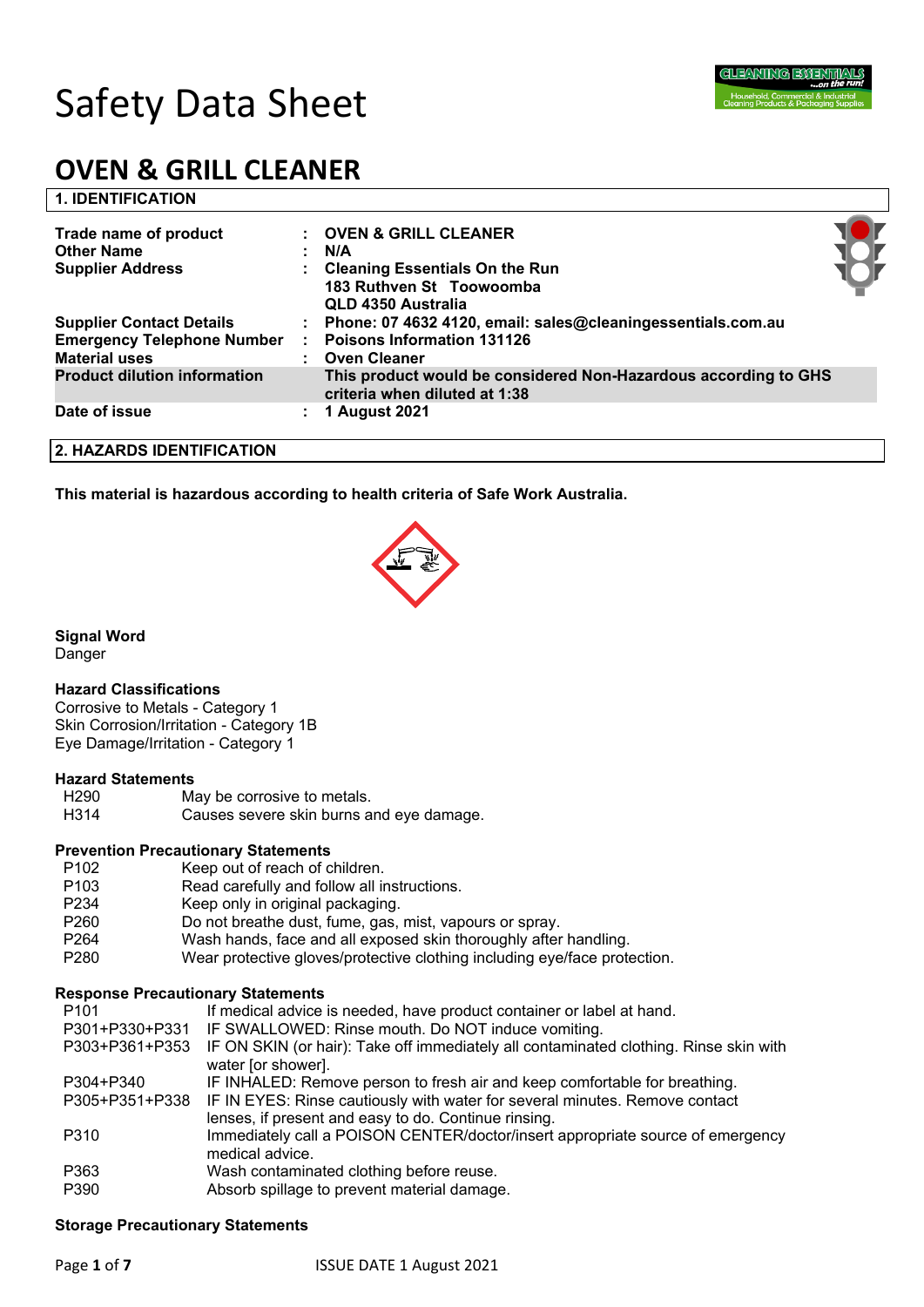| P405 | Store locked up.                                                                     |
|------|--------------------------------------------------------------------------------------|
| P406 | Store in corrosive resistant insert appropriate compatible material container with a |
|      | resistant inner liner.                                                               |

#### **Disposal Precautionary Statement**

P501 Dispose of contents/container in accordance with local, regional, national and international regulations.

#### **Poison Schedule:** S6. Poison

#### **DANGEROUS GOOD CLASSIFICATION**

Classified as Dangerous Goods by the criteria of the "Australian Code for the Transport of Dangerous Goods by Road & Rail" and the "New Zealand NZS5433: Transport of Dangerous Goods on Land".

#### **Dangerous Goods Class:** 8

| 3. COMPOSITION INFORMATION                                     |           |                                |
|----------------------------------------------------------------|-----------|--------------------------------|
| <b>CHEMICAL ENTITY</b>                                         | CAS NO    | <b>PROPORTION</b>              |
| Sodium hydroxide<br>Ingredients determined to be Non-Hazardous | 1310-73-2 | $10 - 30 \%$<br><b>Balance</b> |
|                                                                |           | 100%                           |

#### **4. FIRST AID MEASURES**

If poisoning occurs, contact a doctor or Poisons Information Centre (Phone Australia 131 126, New Zealand 0800 764 766).

**Inhalation:** Remove victim from exposure - avoid becoming a casualty. Remove contaminated clothing and loosen remaining clothing. Allow patient to assume most comfortable position and keep warm. Keep at rest until fully recovered. Seek medical advice if effects persist.

**Skin Contact:** If skin or hair contact occurs, remove contaminated clothing and flush skin and hair with running water. If swelling, redness, blistering or irritation occurs seek medical assistance. For gross contamination, immediately drench with water and remove clothing. Continue to flush skin and hair with plenty of water (and soap if material is insoluble). For skin burns, cover with a clean, dry dressing until medical help is available. If blistering occurs, do NOT break blisters. If swelling, redness, blistering, or irritation occurs seek medical assistance.

**Eye contact:** Immediately irrigate with copious quantities of water for 15 minutes. Eyelids to be held open. Remove clothing if contaminated and wash skin. Urgently seek medical assistance. Transport to hospital or medical centre.

**Ingestion:** Rinse mouth with water. If swallowed, do NOT induce vomiting. Give a glass of water to drink. Never give anything by the mouth to an unconscious patient. If vomiting occurs give further water. Seek medical advice.

**PPE for First Aiders:** Wear gloves, safety glasses. Available information suggests that gloves made from should be suitable for intermittent contact. However, due to variations in glove construction and local conditions, the user should make a final assessment. Always wash hands before smoking, eating, drinking or using the toilet. Wash contaminated clothing and other protective equipment before storing or re-using.

**Notes to physician:** Treat symptomatically. Can cause corneal burns.

#### **5. FIRE FIGHTING MEASURES**

#### **Hazchem Code:** 2X

**Suitable extinguishing media:** If material is involved in a fire use water fog (or if unavailable fine water spray), alcohol resistant foam, standard foam, dry agent (carbon dioxide, dry chemical powder).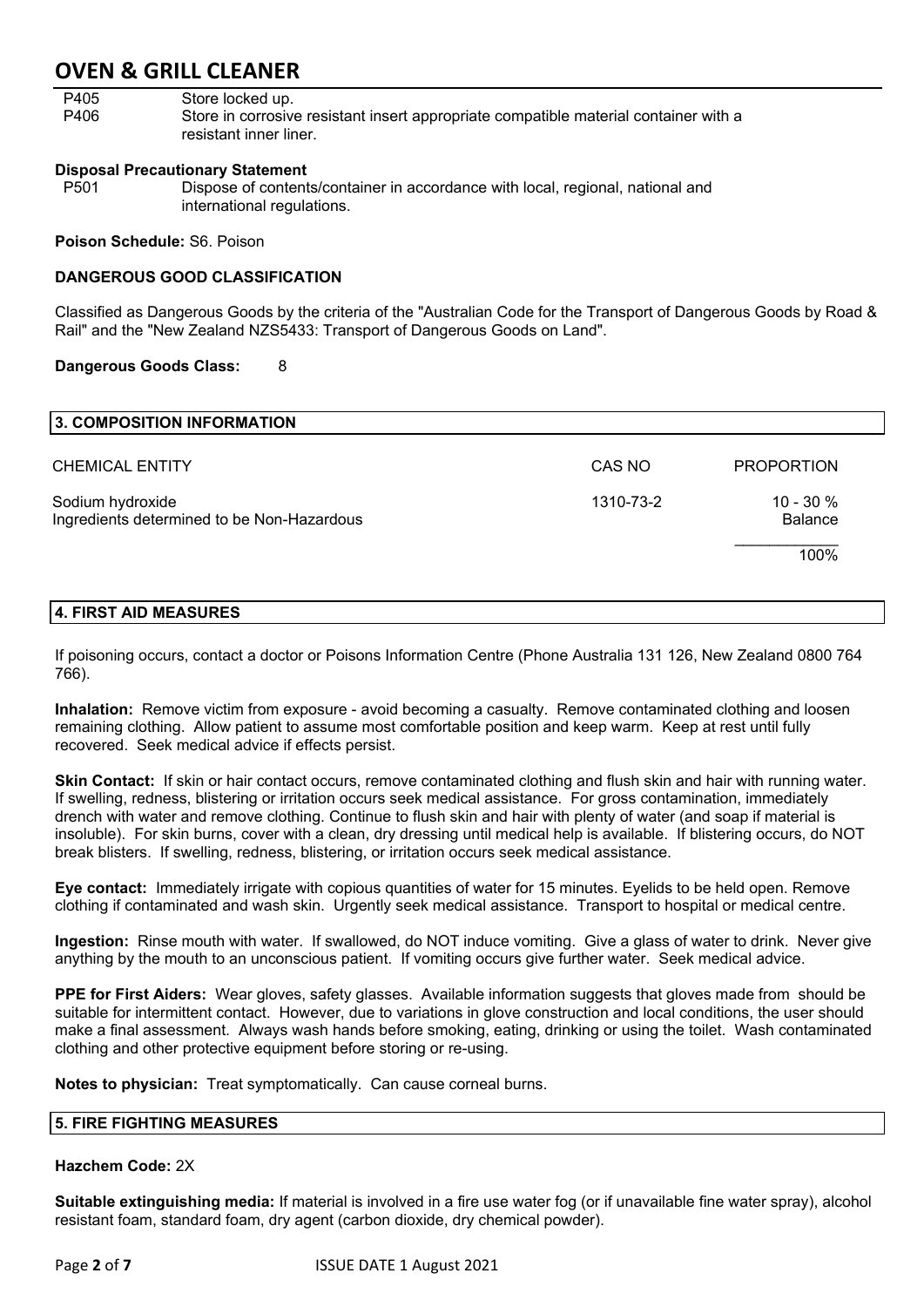**Specific hazards:** Non-combustible material.

#### **Fire fighting further advice:** Not applicable.

#### **6. ACCIDENTAL RELEASE MEASURES**

#### **SMALL SPILLS**

Wear protective equipment to prevent skin and eye contamination. Avoid inhalation of vapours or dust. Wipe up with absorbent (clean rag or paper towels). Collect and seal in properly labelled containers or drums for disposal.

#### **LARGE SPILLS**

Clear area of all unprotected personnel. Slippery when spilt. Avoid accidents, clean up immediately. Wear protective equipment to prevent skin and eye contamination and the inhalation of vapours. Work up wind or increase ventilation. Contain - prevent run off into drains and waterways. Use absorbent (soil, sand or other inert material). Collect and seal in properly labelled containers or drums for disposal. If contamination of crops, sewers or waterways has occurred advise local emergency services.

#### **Dangerous Goods - Initial Emergency Response Guide No:** 37

#### **7. HANDLING AND STORAGE**

**Handling:** Avoid eye contact and skin contact. Avoid inhalation of vapour, mist or aerosols.

**Storage:** Store in a cool, dry, well-ventilated place and out of direct sunlight. Store away from foodstuffs. Store away from incompatible materials described in Section 10. Store away from sources of heat and/or ignition. Store locked up. Store in corrosive resistant container with a resistant inner liner. Keep container standing upright. Keep containers closed when not in use - check regularly for leaks.

This material is classified as a Class 8 Corrosive as per the criteria of the "Australian Code for the Transport of Dangerous Goods by Road & Rail" and/or the "New Zealand NZS5433: Transport of Dangerous Goods on Land" and must be stored in accordance with the relevant regulations.

This material is a Scheduled Poison Schedule 6 (Poison) and must be stored, maintained and used in accordance with the relevant regulations.

#### **8. EXPOSURE CONTROLS / PERSONAL PROTECTION**

#### **National occupational exposure limits:**

|                  | TWA            |                      | <b>STEL</b> |                          | <b>NOTICES</b> |
|------------------|----------------|----------------------|-------------|--------------------------|----------------|
|                  | ppm            | mg/m3                | ppm         | mg/m3                    |                |
| Sodium hydroxide | $\blacksquare$ | 2 Peak<br>limitation | $\sim$ $-$  | $\overline{\phantom{a}}$ | $\sim$         |

As published by Safe Work Australia.

TWA - The time-weighted average airborne concentration over an eight-hour working day, for a five-day working week over an entire working life.

STEL (Short Term Exposure Limit) - the average airborne concentration over a 15 minute period which should not be exceeded at any time during a normal eight-hour workday.

These Exposure Standards are guides to be used in the control of occupational health hazards. All atmospheric contamination should be kept to as low a level as is workable. These exposure standards should not be used as fine dividing lines between safe and dangerous concentrations of chemicals. They are not a measure of relative toxicity.

If the directions for use on the product label are followed, exposure of individuals using the product should not exceed the above standard. The standard was created for workers who are routinely, potentially exposed during product manufacture.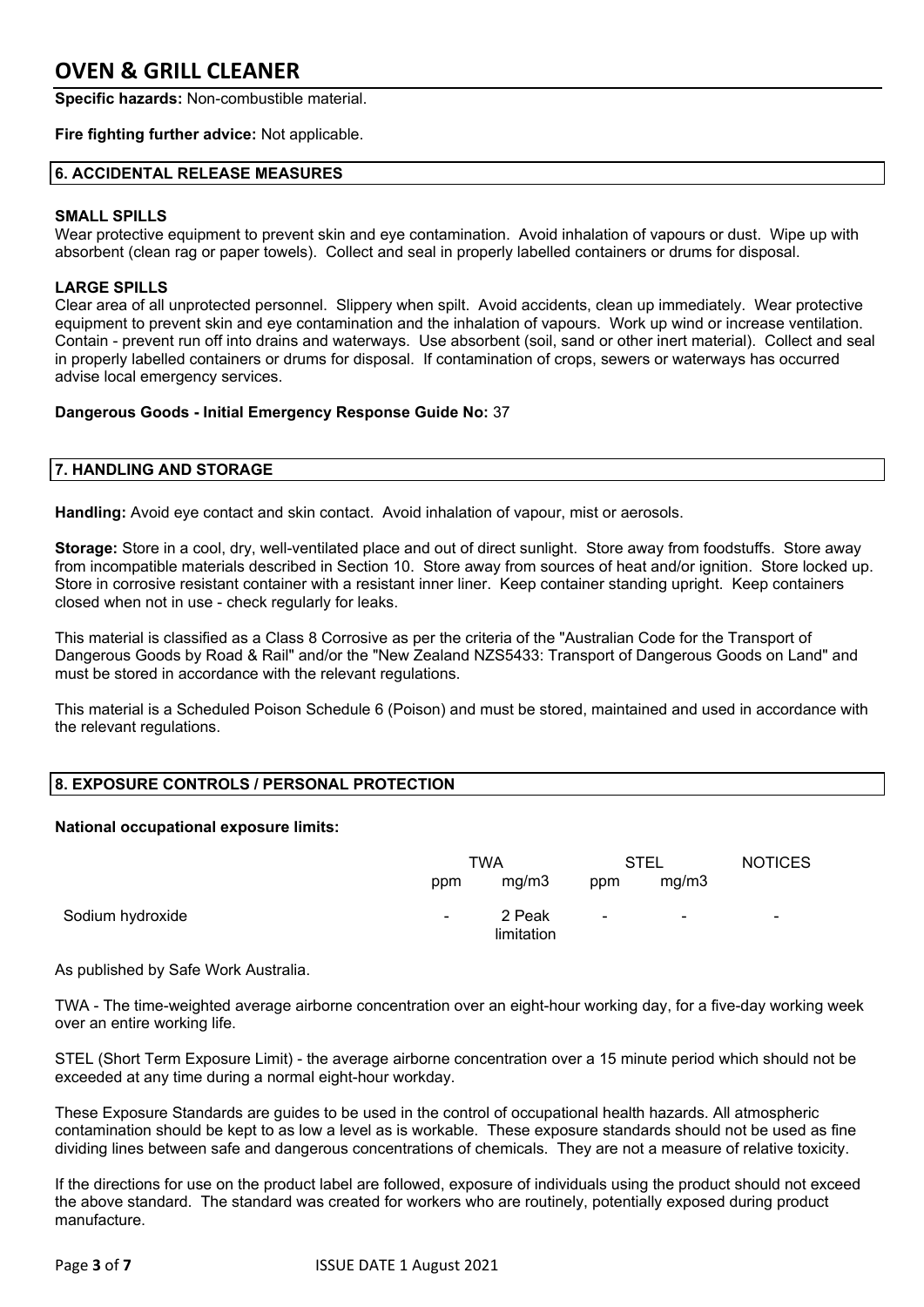**Biological Limit Values:** As per the "National Model Regulations for the Control of Workplace Hazardous Substances (Safe Work Australia)" the ingredients in this material do not have a Biological Limit Allocated.

**Engineering Measures:** Ensure ventilation is adequate to maintain air concentrations below Exposure Standards. Use only in well ventilated areas. Use with local exhaust ventilation or while wearing appropriate respirator.

#### **Personal Protection Equipment:** GLOVES, SAFETY GLASSES.

Personal protective equipment (PPE) must be suitable for the nature of the work and any hazard associated with the work as identified by the risk assessment conducted.

Wear gloves, safety glasses. Available information suggests that gloves made from should be suitable for intermittent contact. However, due to variations in glove construction and local conditions, the user should make a final assessment. Always wash hands before smoking, eating, drinking or using the toilet. Wash contaminated clothing and other protective equipment before storing or re-using.

**Hygiene measures:** Keep away from food, drink and animal feeding stuffs. When using do not eat, drink or smoke. Wash hands prior to eating, drinking or smoking. Avoid contact with clothing. Avoid eye contact and skin contact. Avoid inhalation of vapour, mist or aerosols. Ensure that eyewash stations and safety showers are close to the workstation location.

#### **9. PHYSICAL AND CHEMICAL PROPERTIES**

| Form:   | Liquid   |
|---------|----------|
| Colour: | Pale Tan |
| Odour:  | Nil      |

**Specific Gravity:** 1.20 - 1.22 **Boiling Point/Range (°C):** 100 (Approx) **pH:** 14.0

**Solubility:** Completely soluble in water

(Typical values only - consult specification sheet)  $N Av = Not available, N App = Not applicable$ 

### **10. STABILITY AND REACTIVITY**

**Chemical stability:** This material is thermally stable when stored and used as directed.

**Conditions to avoid:** Elevated temperatures and sources of ignition.

**Incompatible materials:** Oxidising agents.

**Hazardous decomposition products:** Oxides of carbon and nitrogen, smoke and other toxic fumes.

**Hazardous reactions:** No known hazardous reactions.

#### **11. TOXICOLOGICAL INFORMATION**

No adverse health effects expected if the product is handled in accordance with this Safety Data Sheet and the product label. Symptoms or effects that may arise if the product is mishandled and overexposure occurs are:

#### **Acute Effects**

**Inhalation:** Material may be an irritant to mucous membranes and respiratory tract.

**Skin contact:** Contact with skin will result in severe irritation. Corrosive to skin - may cause skin burns.

**Ingestion:** Swallowing can result in nausea, vomiting, diarrhoea, abdominal pain and chemical burns to the gastrointestinal tract.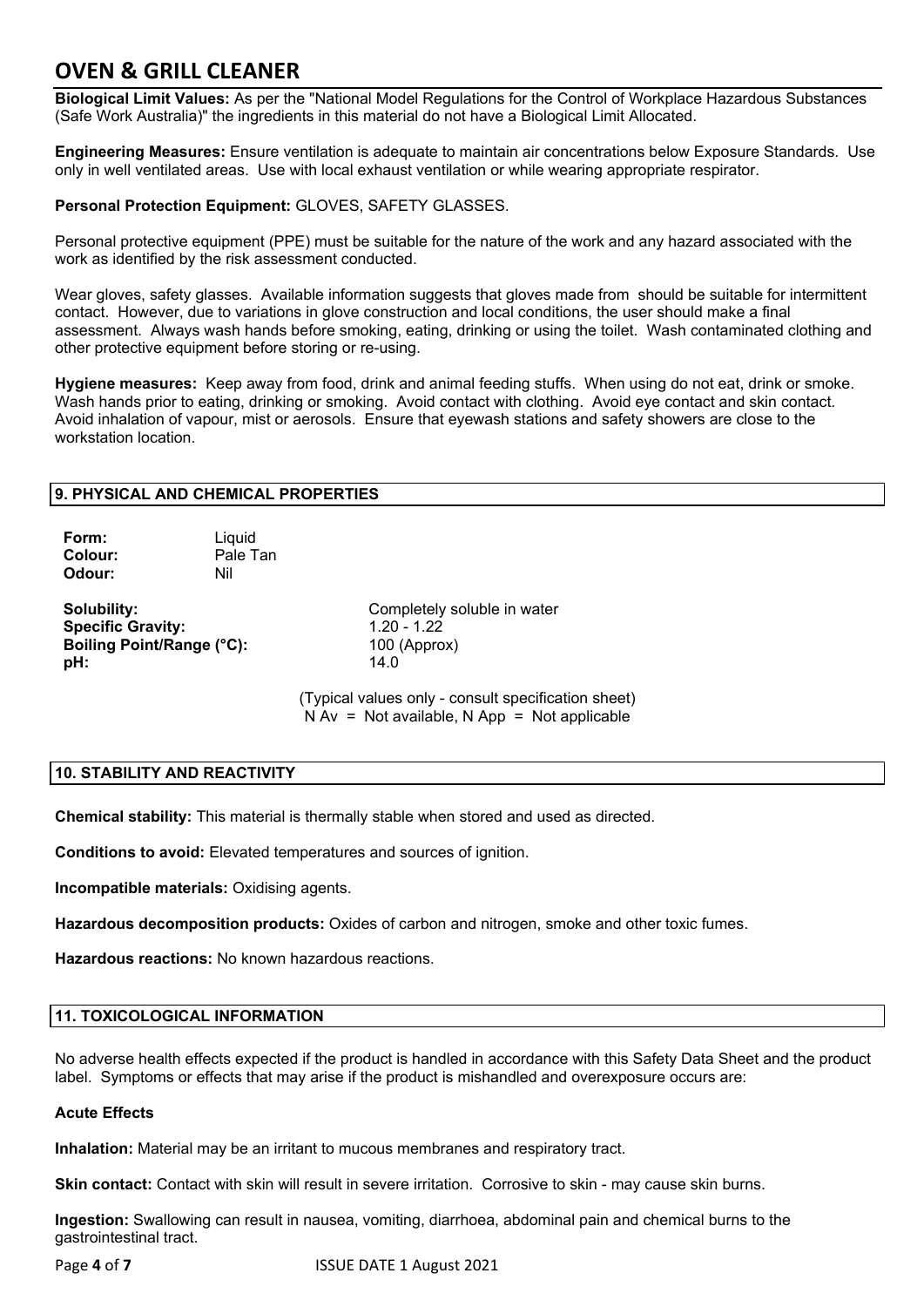**Eye contact:** A severe eye irritant. Corrosive to eyes: contact can cause corneal burns. Contamination of eyes can result in permanent injury.

### **Acute toxicity**

**Inhalation:** This material has been classified as not hazardous for acute inhalation exposure. Acute toxicity estimate (based on ingredients):  $LC_{50}$  > 20.0 mg/L for vapours or  $LC_{50}$  > 5.0 mg/L for dust and mist.

**Skin contact:** This material has been classified as not hazardous for acute dermal exposure. Acute toxicity estimate (based on ingredients):  $LD_{50}$  > 2,000 mg/Kg bw

**Ingestion:** This material has been classified as not hazardous for acute ingestion exposure. Acute toxicity estimate (based on ingredients):  $LD_{50}$  > 2,000 mg/Kg bw

**Corrosion/Irritancy:** Eye: this material has been classified as a Category 1 Hazard (irreversible effects to eyes). Skin: this material has been classified as a Category 1B Hazard (irreversible effects to skin).

**Sensitisation:** Inhalation: this material has been classified as not a respiratory sensitiser. Skin: this material has been classified as not a skin sensitiser.

**Aspiration hazard:** This material has been classified as not an aspiration hazard.

**Specific target organ toxicity (single exposure):** This material has been classified as not a specific hazard to target organs by a single exposure.

#### **Chronic Toxicity**

**Mutagenicity:** This material has been classified as not a mutagen.

**Carcinogenicity:** This material has been classified as not a carcinogen.

**Reproductive toxicity (including via lactation):** This material has been classified as not a reproductive toxicant.

**Specific target organ toxicity (repeat exposure):** This material has been classified as not a specific hazard to target organs by repeat exposure.

#### **12. ECOLOGICAL INFORMATION**

Avoid contaminating waterways.

**Acute aquatic hazard:** This material has been classified as not hazardous for acute aquatic exposure. Acute toxicity estimate (based on ingredients): > 100 mg/L

**Long-term aquatic hazard:** This material has been classified as not hazardous for chronic aquatic exposure. Nonrapidly or rapidly degradable substance for which there are adequate chronic toxicity data available OR in the absence of chronic toxicity data, Acute toxicity estimate (based on ingredients): >100 mg/L, where the substance is not rapidly degradable and/or BCF < 500 and/or  $log K_{ow}$  < 4.

**Ecotoxicity:** No information available.

**Persistence and degradability:** No information available.

**Bioaccumulative potential:** No information available.

**Mobility:** No information available.

#### **13. DISPOSAL CONSIDERATIONS**

Persons conducting disposal, recycling or reclamation activities should ensure that appropriate personal protection equipment is used, see "Section 8. Exposure Controls and Personal Protection" of this SDS.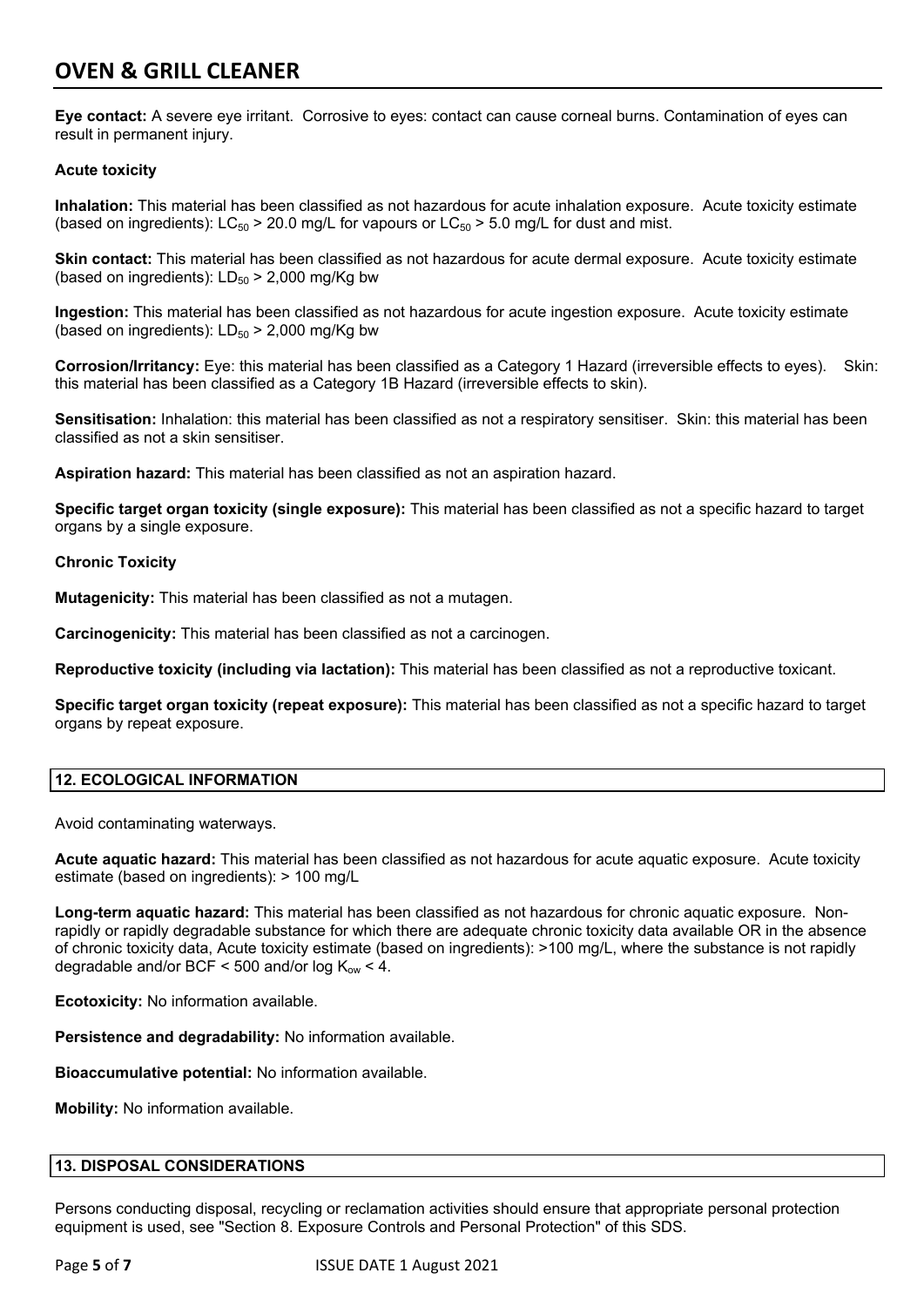If possible material and its container should be recycled. If material or container cannot be recycled, dispose in accordance with local, regional, national and international Regulations.

#### **14. TRANSPORT INFORMATION**

#### **ROAD AND RAIL TRANSPORT**

Classified as Dangerous Goods by the criteria of the "Australian Code for the Transport of Dangerous Goods by Road & Rail" and the "New Zealand NZS5433: Transport of Dangerous Goods on Land".



**UN No:** 1760 **Dangerous Goods Class:** 8 **Packing Group:** II **Hazchem Code:** 2X **Emergency Response Guide No:** 37

**Proper Shipping Name:** CORROSIVE LIQUID, N.O.S. (CONTAINS SODIUM HYDROXIDE & POTASSIUM HYDROXIDE)

**Segregation Dangerous Goods:** Not to be loaded with explosives (Class 1), dangerous when wet substances (Class 4.3), oxidising agents (Class 5.1), organic peroxides (Class 5.2), radioactive substances (Class 7) or food and food packaging in any quantity. Note 1: Concentrated strong alkalis are incompatible with concentrated strong acids. Note 2: Concentrated strong acids are incompatible with concentrated strong alkalis. Note 3: Acids are incompatible with Dangerous Goods of Class 6 which are cyanides. Exemptions may apply.

#### **MARINE TRANSPORT**

Classified as Dangerous Goods by the criteria of the International Maritime Dangerous Goods Code (IMDG Code) for transport by sea. This material is classified as a Marine Pollutant (P) according to the International Maritime Dangerous Goods Code.



| UN No:                        | 1760 |
|-------------------------------|------|
| <b>Dangerous Goods Class:</b> | 8    |
| <b>Packing Group:</b>         | Ш    |
|                               |      |

**Proper Shipping Name:** CORROSIVE LIQUID, N.O.S. (CONTAINS SODIUM HYDROXIDE & POTASSIUM HYDROXIDE)

#### **AIR TRANSPORT**

Not classified as Dangerous Goods by the criteria of the International Air Transport Association (IATA) Dangerous Goods Regulations for transport by air.

Classified as Dangerous Goods by the criteria of the International Air Transport Association (IATA) Dangerous Goods Regulations for transport by air.